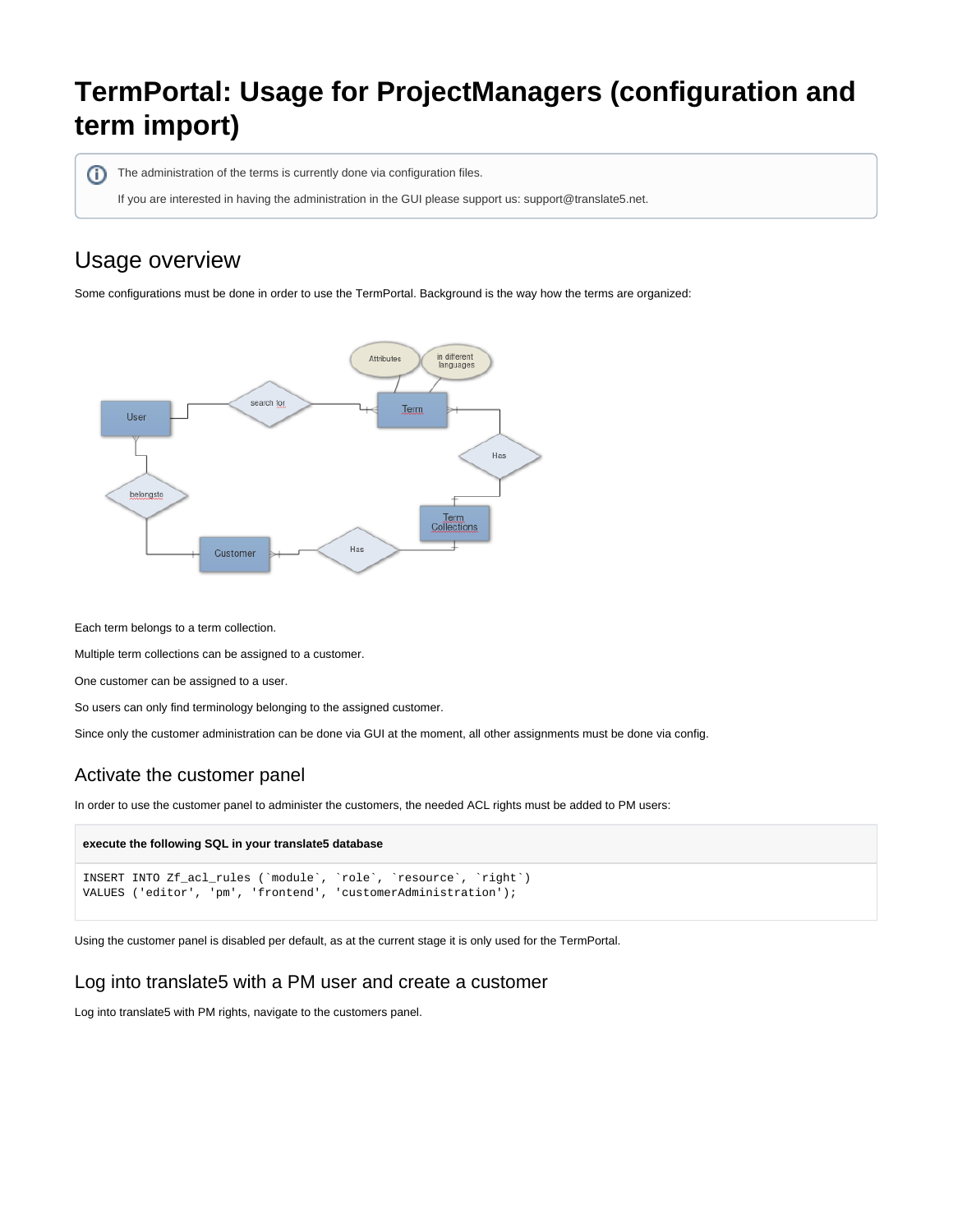| translate5 |        |      |                     |                    |                 |           | Authenticated u<br>Login name: ma<br>Version: develop<br><b>Browser:</b> Chrom |
|------------|--------|------|---------------------|--------------------|-----------------|-----------|--------------------------------------------------------------------------------|
|            | Logout | Help | User Administration | Terminology portal | Match resources | Customers | My settings                                                                    |
|            |        |      |                     |                    |                 |           |                                                                                |

#### In the customers panel create a customer:

| translate5                                         |                      |                                    |                 | Authenticated user: Thömas Lauria<br>Login name: manager<br>Version: development (ext 6.2.0.981)<br><b>Browser:</b> Chrome66Strict |         |                          |
|----------------------------------------------------|----------------------|------------------------------------|-----------------|------------------------------------------------------------------------------------------------------------------------------------|---------|--------------------------|
| Help<br><b>User Administration</b><br>Logout       | <b>Task Overview</b> | <b>Terminology portal</b>          | Match resources | My settings                                                                                                                        | English | $\overline{\phantom{a}}$ |
| <b>Customers overview</b><br>& Add<br>Refresh<br>龀 |                      |                                    |                 |                                                                                                                                    |         |                          |
| Customar name                                      | Customer number      |                                    |                 | Add a customer                                                                                                                     |         |                          |
| Test                                               | 123                  |                                    |                 |                                                                                                                                    |         |                          |
| Test Customer                                      | 123456789            |                                    |                 | Customer name:                                                                                                                     |         |                          |
| 1. add a customer                                  |                      | 2. add customer name<br>and number |                 |                                                                                                                                    | Cancel  | delete                   |
|                                                    |                      |                                    |                 | 3. save it                                                                                                                         |         |                          |

### Prepare the user

- Navigate to the user management in translate5
- Assign the role TermPortal to the user which should be able to use the termportal
- Assign one of the above created customers to the user